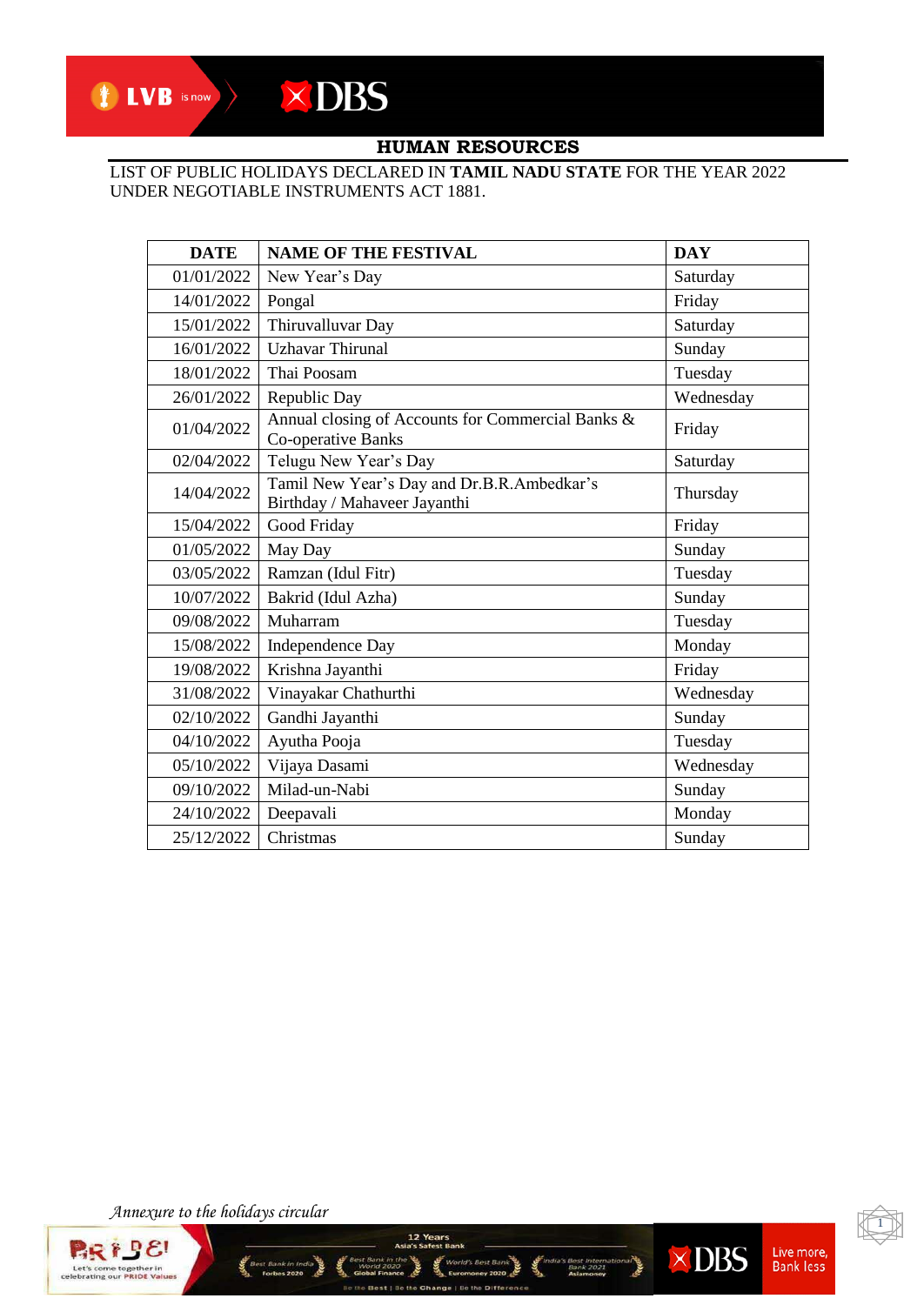#### LIST OF PUBLIC HOLIDAYS DECLARED IN **ANDHRA PRADESH STATE** FOR THE YEAR 2022 UNDER NEGOTIABLE INSTRUMENTS ACT 1881.

| <b>DATE</b> | <b>NAME OF THE FESTIVAL</b>                    | <b>DAY</b> |
|-------------|------------------------------------------------|------------|
| 15/01/2022  | Makara Sankranti                               | Saturday   |
| 26/01/2022  | Republic Day                                   | Wednesday  |
| 01/03/2022  | Maha Sivaratri                                 | Tuesday    |
| 01/04/2022  | Annual Closing of Accounts Day                 | Friday     |
| 14/04/2022  | Dr.B.R.Ambedkar's Birthday / Mahaveer Jayanthi | Thursday   |
| 15/04/2022  | Good Friday                                    | Friday     |
| 01/05/2022  | May Day                                        | Sunday     |
| 03/05/2022  | Ramzan (Eid-ul-Fitr)                           | Tuesday    |
| 10/07/2022  | Bakrid (Eid-ul-Azha)                           | Sunday     |
| 09/08/2022  | Moharrum                                       | Tuesday    |
| 15/08/2022  | Independence Day                               | Monday     |
| 19/08/2022  | Sri Krishna Astami                             | Friday     |
| 02/10/2022  | Mahtma Gandhi Jayanthi                         | Sunday     |
| 05/10/2022  | Vijaya Dasami                                  | Wednesday  |
| 24/10/2022  | Deepavali                                      | Monday     |
| 25/12/2022  | Christmas                                      | Sunday     |

12 Years

d's Best Bank

يتلافع

*Annexure to the holidays circular* 

st Bank in Ind<br>**Forbes 2020** 



Live more,<br>Bank less

 $\sum_{\substack{\text{first interval} \\ \text{and } \text{new root} \\ \text{Adim} \text{norm} }}\n \times \text{DBS}$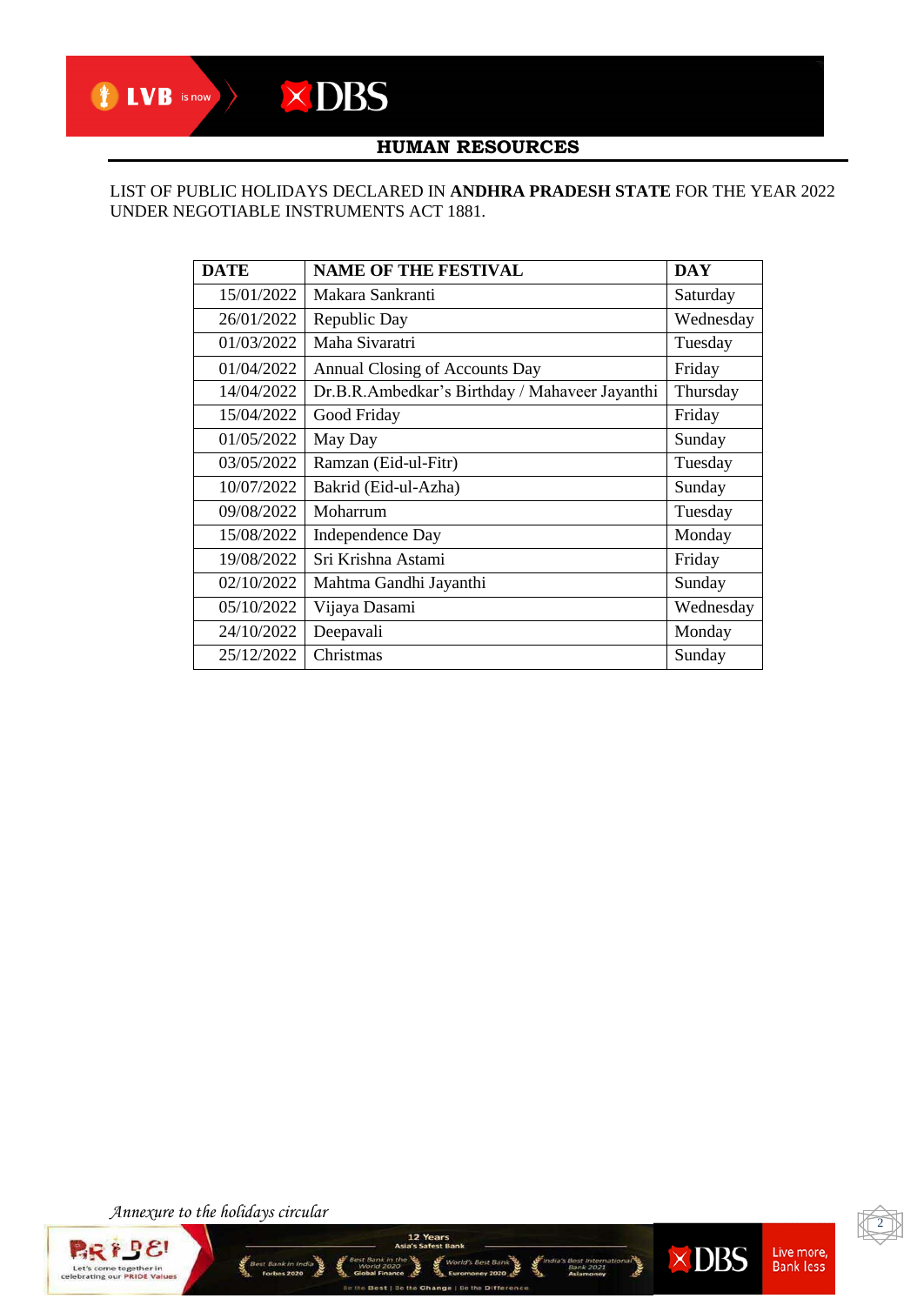#### LIST OF PUBLIC HOLIDAYS DECLARED IN **CHANDIGARH STATE** FOR THE YEAR 2022 UNDER NEGOTIABLE INSTRUMENTS ACT 1881.

| <b>DATE</b> | <b>NAME OF THE FESTIVAL</b>  | <b>DAY</b> |
|-------------|------------------------------|------------|
| 26/01/2022  | Republic Day                 | Wednesday  |
| 16/02/2022  | Guru Ravidas Jayanti         | Wednesday  |
| 01/03/2022  | Mahashivaratri               | Tuesday    |
| 18/03/2022  | Holi                         | Friday     |
| 14/04/2022  | Mahavir Jayanti              | Thursday   |
| 15/04/2022  | Good Friday                  | Friday     |
| 03/05/2022  | Id-ul-Fitr                   | Tuesday    |
| 16/05/2022  | <b>Budha Purnima</b>         | Monday     |
| 15/08/2022  | Independence Day             | Monday     |
| 19/08/2022  | Janmashtami                  | Friday     |
| 02/10/2022  | Gandhi Jayanthi              | Sunday     |
| 05/10/2022  | Dussehra                     | Wednesday  |
| 24/10/2022  | Diwali                       | Monday     |
| 08/11/2022  | Guru Nanak Jayanti           | Tuesday    |
| 25/12/2022  | Christmas                    | Sunday     |
| 29/12/2022  | Guru Govind Singh Ji Jayanti | Thursday   |

12 Years

d's Best Bank

*Annexure to the holidays circular* 

st Bank in Ind<br>**Forbes 2020** 





Live more,<br>Bank less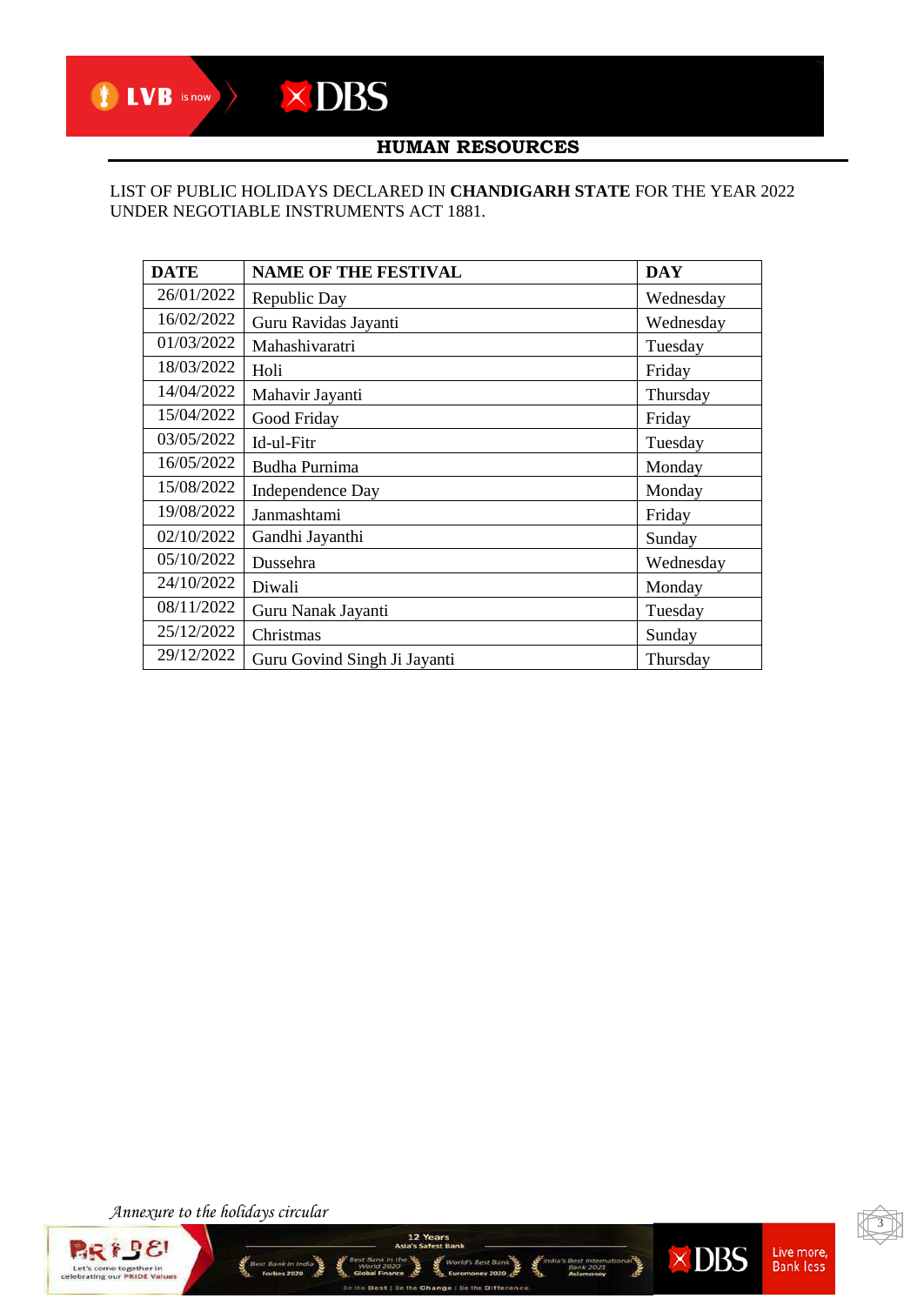#### LIST OF PUBLIC HOLIDAYS DECLARED IN **CHHATTISGARH STATE** FOR THE YEAR 2022 UNDER NEGOTIABLE INSTRUMENTS ACT 1881.

| <b>DATE</b> | <b>NAME OF THE FESTIVAL</b> | <b>DAY</b> |
|-------------|-----------------------------|------------|
| 26/01/2022  | Republic Day                | Wednesday  |
| 01/03/2022  | Maha Shivratri              | Tuesday    |
| 18/03/2022  | Holi                        | Friday     |
| 14/04/2022  | Mahaveer Jayanthi           | Thursday   |
| 15/04/2022  | Good Friday                 | Friday     |
| 03/05/2022  | Eid-Ul-Fitr (Ramzan)        | Tuesday    |
| 16/05/2022  | Buddha Purnima              | Monday     |
| 10/07/2022  | Eid-Ul-Zuha (Bakrid)        | Sunday     |
| 09/08/2022  | Muharram                    | Tuesday    |
| 15/08/2022  | <b>Independence Day</b>     | Monday     |
| 19/08/2022  | Krishna Janmashtami         | Friday     |
| 02/10/2022  | Gandhi Jayanti              | Sunday     |
| 05/10/2022  | Dusshera (Vijayadashmi)     | Wednesday  |
| 09/10/2022  | Eid-e-Milad / Milad-un-Nabi | Sunday     |
| 24/10/2022  | Diwali                      | Monday     |
| 08/11/2022  | Guru Nanak Jayanthi         | Tuesday    |
| 25/12/2022  | Christmas                   | Sunday     |

12 Years

Id's Best Bank

*Annexure to the holidays circular* 

Š,

est Bank in Ind<br>**Forbes 2020** 





Live more,<br>Bank less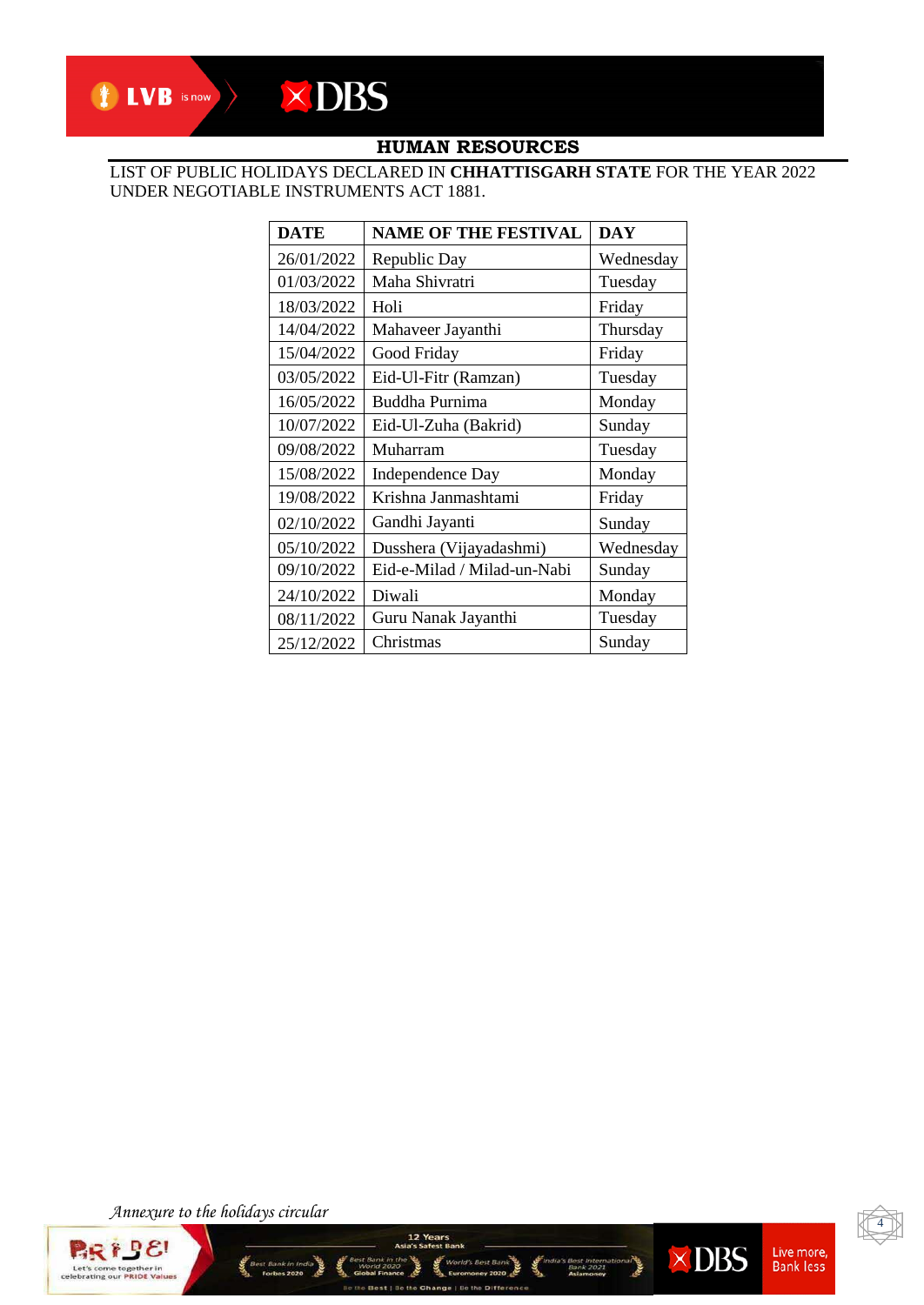# I LVB is now  $\times$  DBS

## **HUMAN RESOURCES**

#### LIST OF PUBLIC HOLIDAYS DECLARED IN **DELHI (UT)** FOR THE YEAR 2022 UNDER NEGOTIABLE INSTRUMENTS ACT 1881.

| <b>DATE</b> | <b>NAME OF THE FESTIVAL</b>                                    | <b>DAY</b> |
|-------------|----------------------------------------------------------------|------------|
| 26/01/2022  | Republic Day                                                   | Wednesday  |
| 18/03/2022  | Holi                                                           | Friday     |
| 01/04/2022  | <b>Annual Closing of Bank Accounts</b>                         | Friday     |
| 14.04.2022  | Mahavir Jayanti                                                | Thursday   |
| 15/04/2022  | Good Friday                                                    | Friday     |
| 03/05/2022  | <b>Id-ul Fitr</b>                                              | Tuesday    |
| 16/05/2022  | Buddha Purnima                                                 | Monday     |
| 10/07/2022  | Id-uI-Zuha (Bakrid)                                            | Sunday     |
| 09/08/2022  | Muharram                                                       | Tuesday    |
| 15/08/2022  | <b>Independence Day</b>                                        | Monday     |
| 02/10/2022  | Mahatma Gandhi's Birthday                                      | Sunday     |
| 05/10/2022  | Dussehra                                                       | Wednesday  |
| 09/10/2022  | Milad-un-Nabi or Id-e-Milad (Birthday of Prophet)<br>Mohammad) | Sunday     |
| 24/10/2022  | Diwali (Deepavali)                                             | Monday     |
| 08/11/2022  | Guru Nanak's Birthday                                          | Tuesday    |
| 25/12/2022  | Christmas Day                                                  | Sunday     |

12 Years

Id's Best Bank

*Annexure to the holidays circular* 

Š,

est Bank in Indi<br>**Forbes 2020** 





Live more,<br>Bank less

a's Best International VIDBS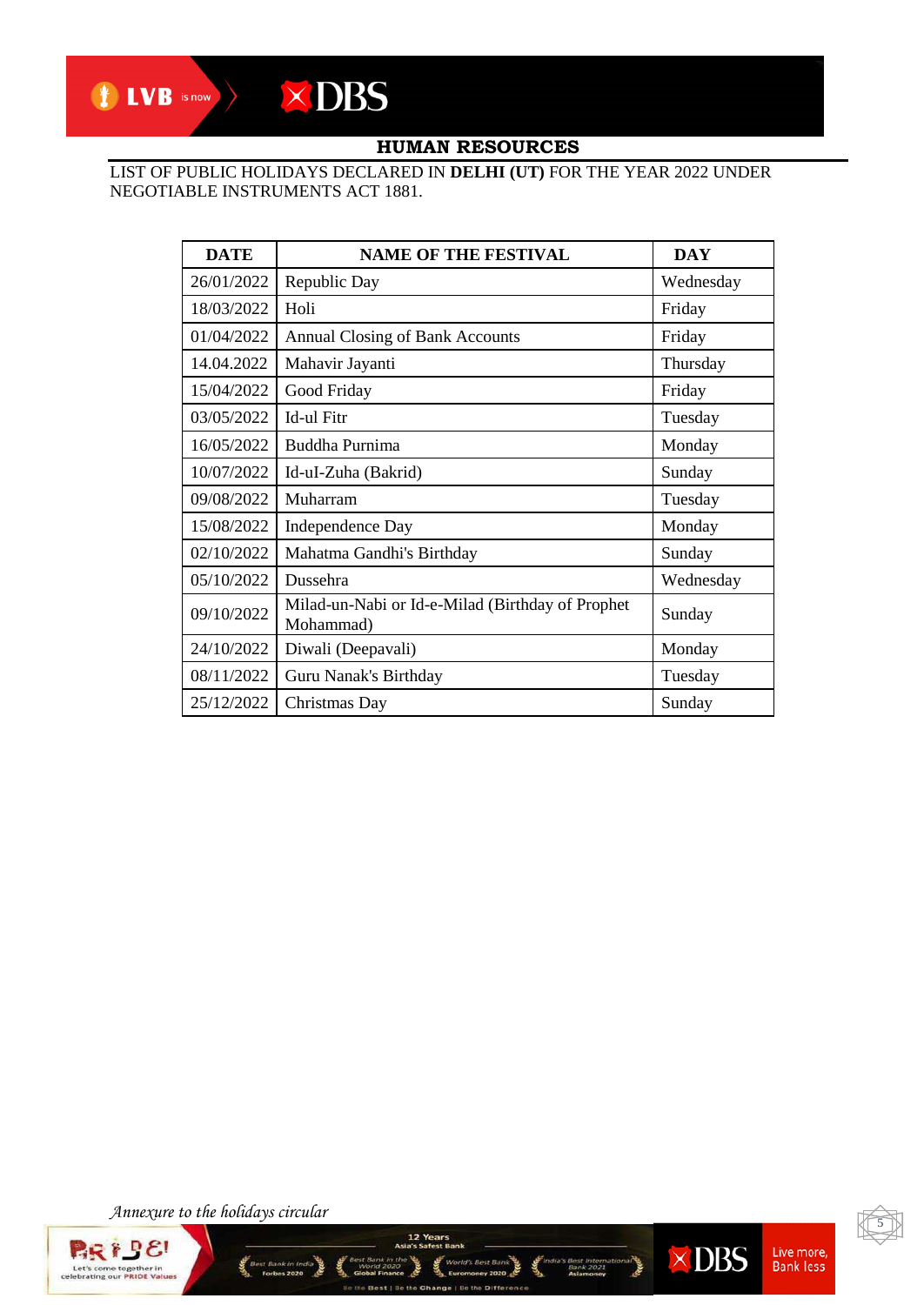## I LVB is now  $\times$  DBS

## **HUMAN RESOURCES**

LIST OF PUBLIC HOLIDAYS DECLARED IN **GUJARAT STATE** FOR THE YEAR 2022 UNDER NEGOTIABLE INSTRUMENTS ACT 1881.

| <b>DATE</b> | <b>NAME OF THE FESTIVAL</b>                                | <b>DAY</b> |
|-------------|------------------------------------------------------------|------------|
| 14/01/2022  | Makar Sankranti                                            | Friday     |
| 26/01/2022  | Republic Day                                               | Wednesday  |
| 01/03/2022  | Maha Shivratri (Maha vad-14)                               | Tuesday    |
| 18/03/2022  | Holi 2nd day - Dhuleti                                     | Friday     |
| 01/04/2022  | <b>Annual Closing of Bank Accounts</b>                     | Friday     |
| 10/04/2022  | <b>Shree Ram Navmi</b>                                     | Sunday     |
| 14/04/2022  | Dr Baba Saheb Ambedkar's Birthday / Mahavir Janma Kalyanak | Thursday   |
| 15/04/2022  | Good Friday                                                | Friday     |
| 03/05/2022  | Ramjan-Eid (Eid-Ul-Fitra)                                  | Tuesday    |
| 10/07/2022  | Bakri-Eid (Eid-Ul-Adha)                                    | Sunday     |
| 09/08/2022  | Muharram (Ashoora)                                         | Tuesday    |
| 11/08/2022  | Raksha Bandhan                                             | Thursday   |
| 15/08/2022  | <b>Independence Day</b>                                    | Monday     |
| 19/08/2022  | Janmashtami (Shravan Vad-8)                                | Friday     |
| 31/08/2022  | Samvatsari (Chaturthi Paksha)                              | Wednesday  |
| 02/10/2022  | Mahatma Gandhi's Birthday                                  | Sunday     |
| 05/10/2022  | Dusshera (Vijaya Dashmi)                                   | Wednesday  |
| 09/10/2022  | Eid-e-Meeladunnabi (Prophet Mohammad's Birthday)           | Sunday     |
| 24/10/2022  | Diwali                                                     | Monday     |
| 26/10/2022  | Vikram Samvant New Year Day / Bhai Bij                     | Wednesday  |
| 31/10/2022  | Sardar Vallabhbhai Patel's Birthday                        | Monday     |
| 25/12/2022  | Christmas                                                  | Sunday     |

12 Years

Id's Best Bank

*Annexure to the holidays circular* 

Š,

est Bank in Ind<br>**Forbes 2020** 





Live more,<br>Bank less

**State International Services**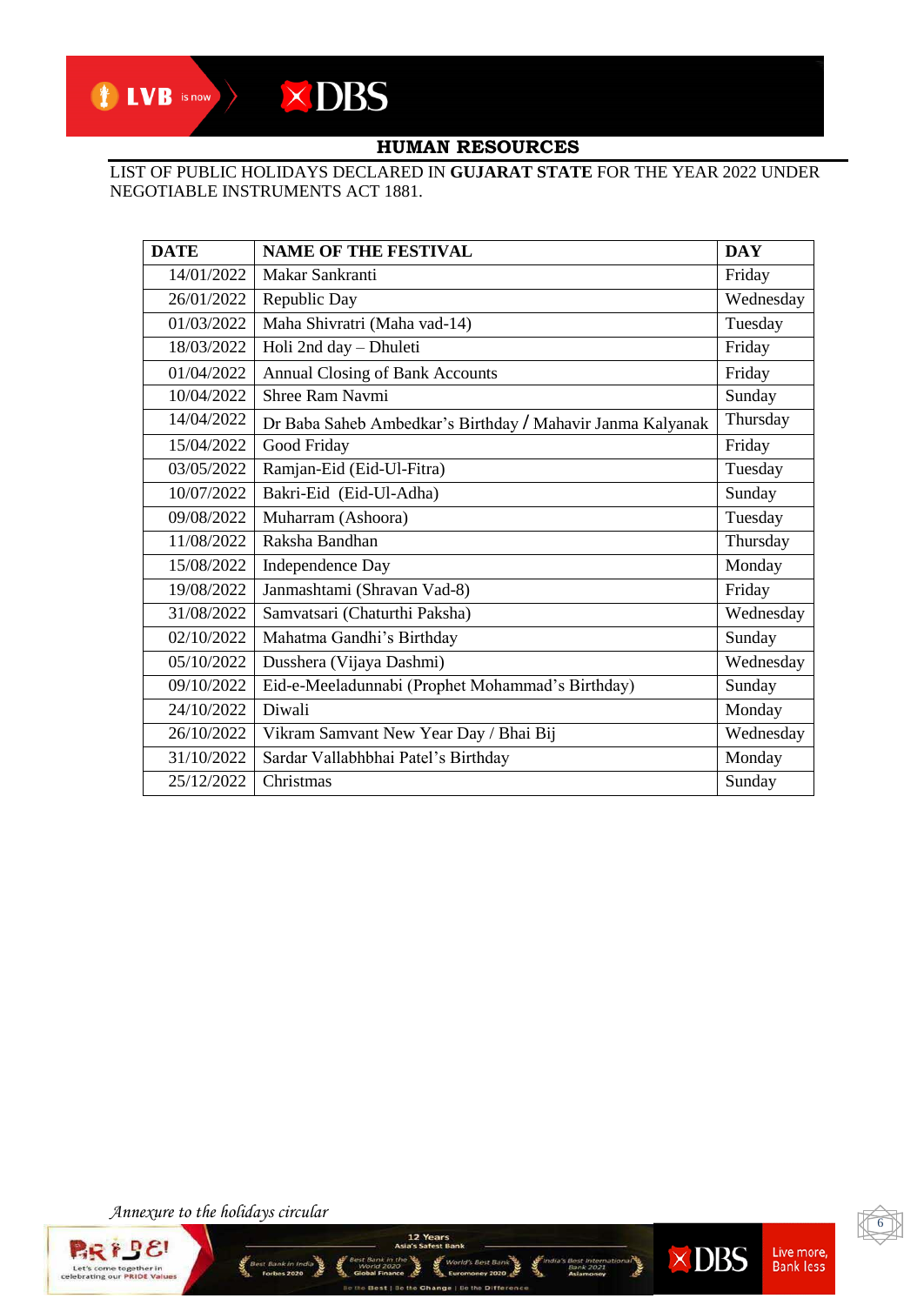## I LVB is now  $\times$  DBS

## **HUMAN RESOURCES**

LIST OF PUBLIC HOLIDAYS DECLARED IN **HARYANA STATE** FOR THE YEAR 2022 UNDER NEGOTIABLE INSTRUMENTS ACT 1881.

| <b>DATE</b> | <b>NAME OF THE FESTIVAL</b>                               | <b>DAY</b> |
|-------------|-----------------------------------------------------------|------------|
| 26/01/2022  | Republic Day                                              | Wednesday  |
| 16/02/2022  | Guru Ravidas Jayanti                                      | Wednesday  |
| 01/03/2022  | Maha Shivratri                                            | Tuesday    |
| 18/03/2022  | Holi                                                      | Friday     |
| 01/04/2022  | Annual closing of Bank Account (1st working day of April) | Friday     |
| 14/04/2022  | Mahavir Jayanti / Dr.B.R.Ambedkar Jayanti                 | Thursday   |
| 03/05/2022  | Id-UI-Fitr                                                | Tuesday    |
| 16/05/2022  | <b>Budh Purnima</b>                                       | Monday     |
| 10/07/2022  | Id-ul-Zuha (Bakr-Id)                                      | Sunday     |
| 15/08/2022  | Independence Day                                          | Sunday     |
| 18/08/2022  | Janamashtmi                                               | Thursday   |
| 02/10/2022  | Mahatma Gandhi Jayanti                                    | Sunday     |
| 05/10/2022  | <b>Dussehra</b>                                           | Wednesday  |
| 09/10/2022  | Maharishi Valmiki Jayanti                                 | Sunday     |
| 24/10/2022  | Diwali                                                    | Monday     |
| 08/11/2022  | Guru Nanak Dev Jayanti                                    | Tuesday    |
| 25/12/2022  | Christmas                                                 | Sunday     |

12 Years

Id's Best Bank

*Annexure to the holidays circular* 

Š,

est Bank in Ind<br>**Forbes 2020** 





Live more,<br>Bank less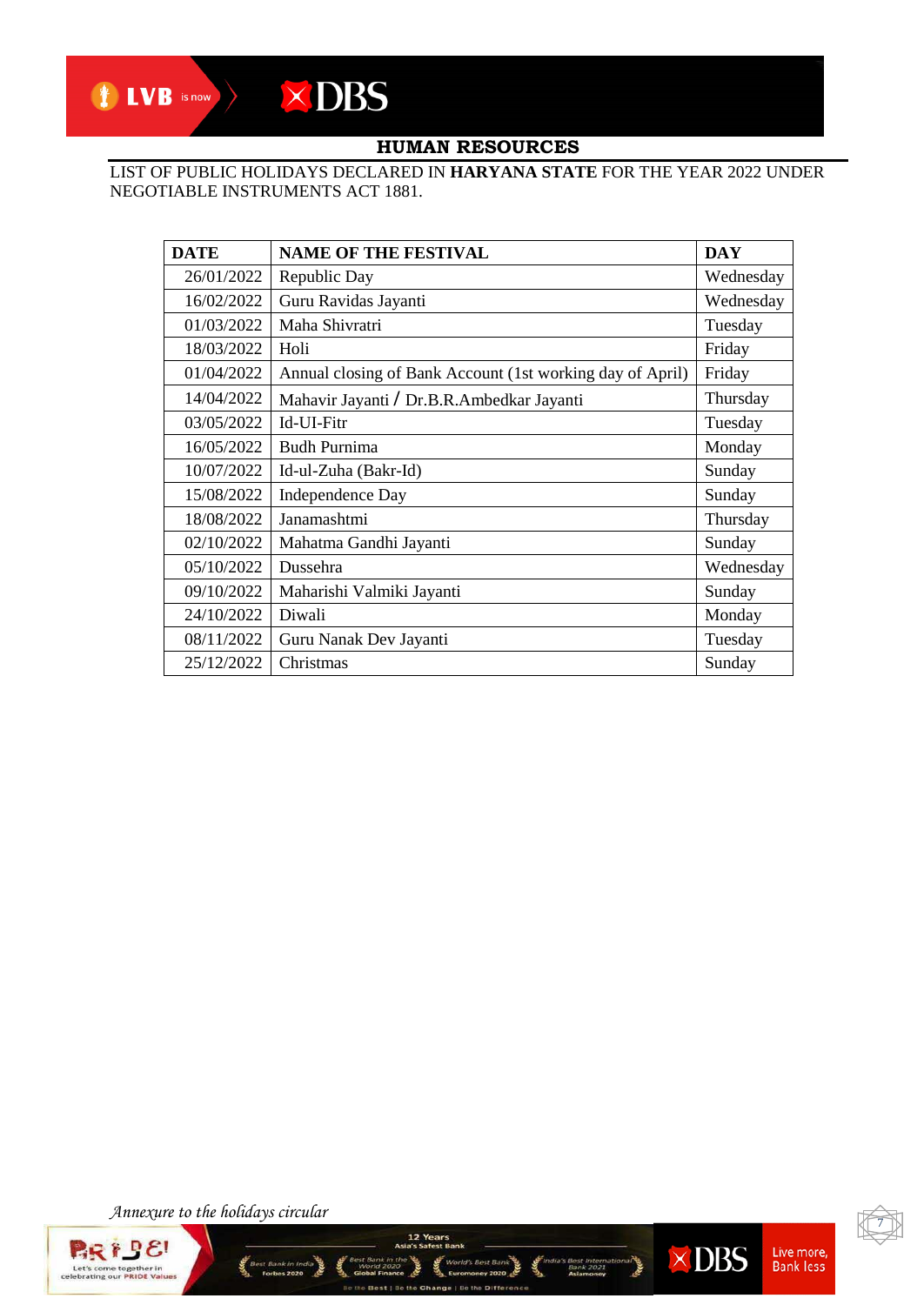#### LIST OF PUBLIC HOLIDAYS DECLARED IN **JHARKHAND STATE** FOR THE YEAR 2022 UNDER NEGOTIABLE INSTRUMENTS ACT 1881.

| <b>DATE</b> | <b>NAME OF THE FESTIVAL</b>           | <b>DAY</b> |
|-------------|---------------------------------------|------------|
| 26/01/2022  | Republic Day                          | Wednesday  |
| 01/03/2022  | Maha Shivratri                        | Tuesday    |
| 17/03/2022  | Holika Dahan                          | Thursday   |
| 18/03/2022  | Holi                                  | Friday     |
| 01/04/2022  | Annual closing of Bank Accounts       | Friday     |
| 04/04/2022  | Sarhul                                | Monday     |
| 10/04/2022  | Ram Navmi                             | Sunday     |
| 14/04/2022  | Ambedkar Jayanthi / Mahaveer Jayanthi | Thursday   |
| 15/04/2022  | Good Friday                           | Friday     |
| 03/05/2022  | Id-Ul-Fitr                            | Tuesday    |
| 16/05/2022  | Buddha Purnima                        | Monday     |
| 10/07/2022  | Id-Ul-Zuha (Bakrid)                   | Sunday     |
| 09/08/2022  | Muharram                              | Tuesday    |
| 15/08/2022  | Independence Day                      | Monday     |
| 19/08/2022  | Janmashtami                           | Friday     |
| 06/09/2022  | Karma Pooja                           | Tuesday    |
| 02/10/2022  | Mahatma Gandhi Jayanthi               | Sunday     |
| 03/10/2022  | Maha Ashtami                          | Monday     |
| 04/10/2022  | Maha Navmi                            | Tuesday    |
| 05/10/2022  | Vijaya Dashmi                         | Wednesday  |
| 09/10/2022  | Milad-un-Nabi / Id-e-Milad            | Sunday     |
| 24/10/2022  | Deepavali                             | Monday     |
| 30/10/2022  | Surya Shashti Dala Chhath             | Sunday     |
| 31/10/2022  | Surya Shashti Dala Chhath             | Monday     |
| 08/11/2022  | Gurunanak Jayanthi                    | Tuesday    |
| 25/12/2022  | Christmas                             | Sunday     |

12 Years

Id's Best Bank

*Annexure to the holidays circular* 

Š,

est Bank in Ind<br>**Forbes 2020** 



Live more,<br>Bank less

**State International Services**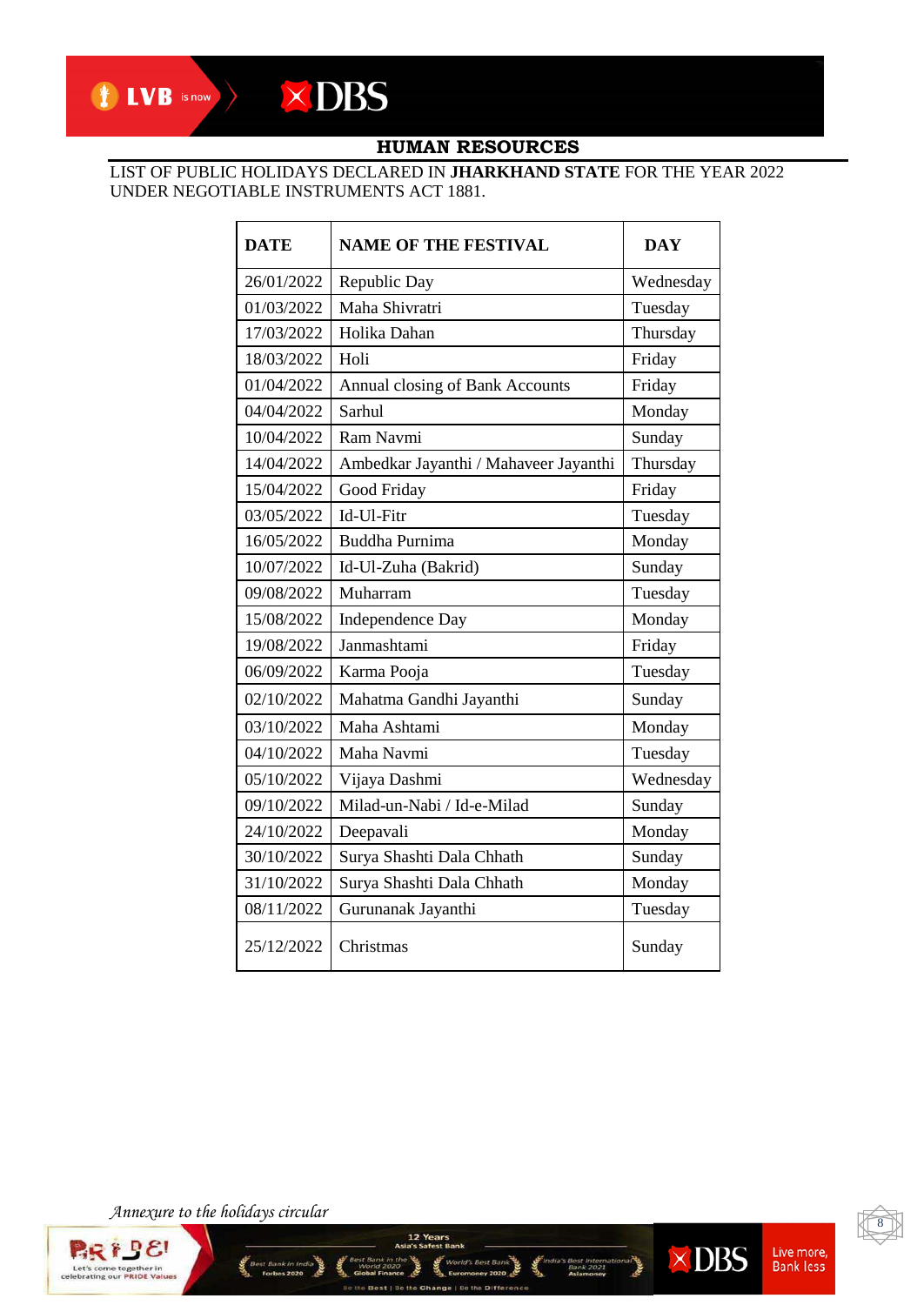#### LIST OF PUBLIC HOLIDAYS DECLARED IN **KARNATAKA STATE** FOR THE YEAR 2022 UNDER NEGOTIABLE INSTRUMENTS ACT 1881.

| <b>DATE</b> | <b>NAME OF THE FESTIVAL</b>                        | <b>DAY</b> |
|-------------|----------------------------------------------------|------------|
| 15/01/2022  | Uttarayana Punyakala, Makara Sankranti Festival    | Saturday   |
| 26/01/2022  | Republic Day                                       | Wednesday  |
| 01/03/2022  | Maha Shivaratri                                    | Tuesday    |
| 01/04/2022  | <b>Yearly Closing of Bank Accounts</b>             | Friday     |
| 02/04/2022  | Ugadi Festival                                     | Saturday   |
| 14/04/2022  | Dr.B.R.Ambedkar Jayanthi, Mahaveera Jayanthi       | Thursday   |
| 15/04/2022  | Good Friday                                        | Friday     |
| 01/05/2022  | May Day                                            | Sunday     |
| 03/05/2022  | Basava Jayanthi / Akshaya Tritiya, Khutub-E-Ramzan | Tuesday    |
| 10/07/2022  | <b>Bakrid</b>                                      | Sunday     |
| 09/08/2022  | Last day of Moharam                                | Tuesday    |
| 15/08/2022  | Independence Day                                   | Monday     |
| 31/08/2022  | Varasiddhi Vinayaka Vrata                          | Wednesday  |
| 25/09/2022  | Mahalaya Amavasye                                  | Sunday     |
| 02/10/2022  | Gandhi Jayanthi                                    | Sunday     |
| 04/10/2022  | Mahanavami, Ayudhapooja                            | Tuesday    |
| 05/10/2022  | Vijayadasami                                       | Wednesday  |
| 09/10/2022  | Maharshi Valmiki Jayanthi, Ed-Milad                | Sunday     |
| 24/10/2022  | Naraka Chaturdashi                                 | Monday     |
| 26/10/2022  | Balipadyami, Deepavali                             | Wednesday  |
| 01/11/2022  | Kannada Rajyothsava                                | Tuesday    |
| 11/11/2022  | Kanakadasa Jayanthi                                | Friday     |
| 25/12/2022  | Christmas                                          | Sunday     |

12 Years

d's Best Bank

*Annexure to the holidays circular* 

st Bank in Ind<br>**Forbes 2020** 





Live more,<br>Bank less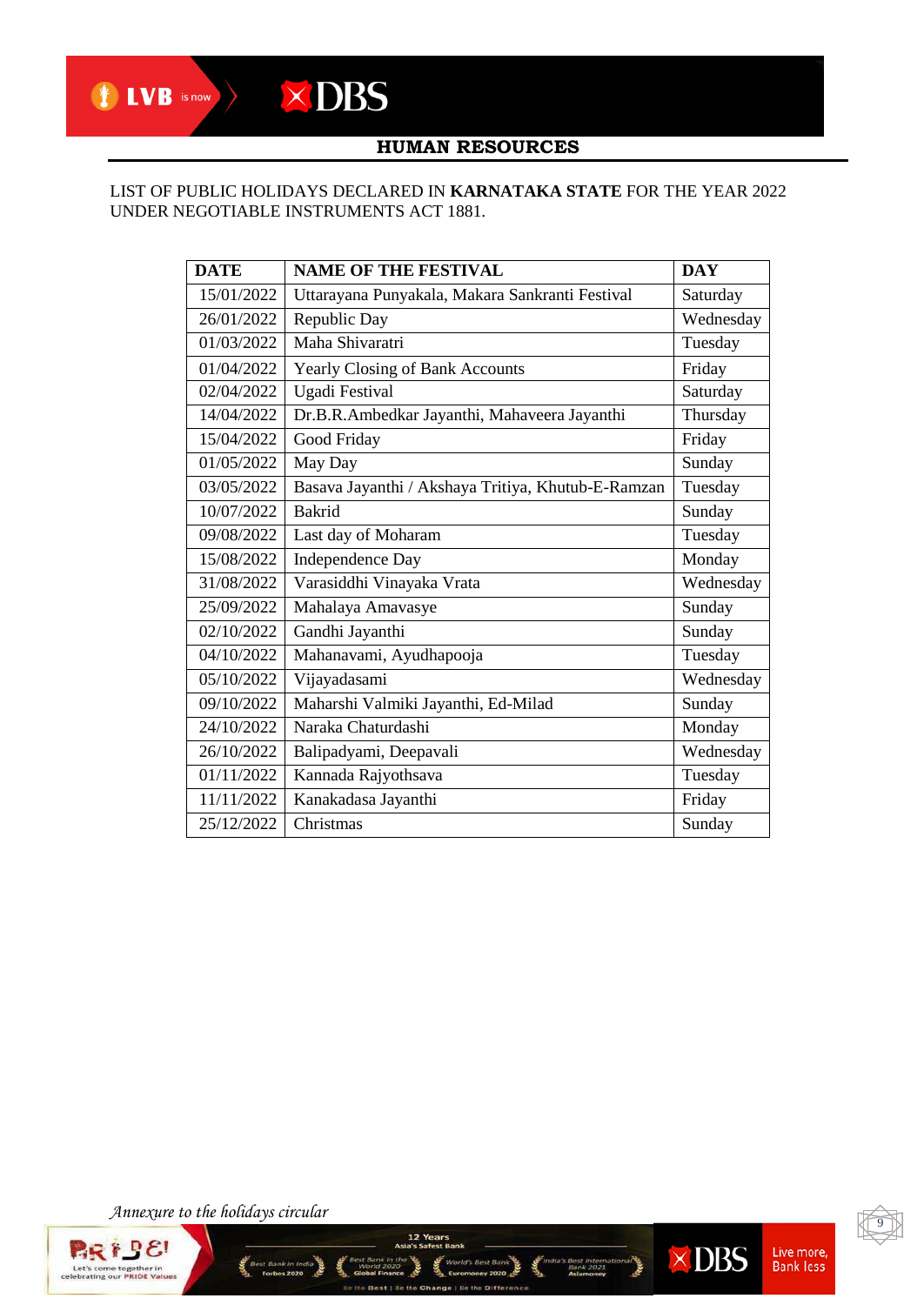#### LIST OF PUBLIC HOLIDAYS DECLARED IN **KERALA STATE** FOR THE YEAR 2022 UNDER NEGOTIABLE INSTRUMENTS ACT 1881.

| <b>DATE</b> | <b>NAME OF THE FESTIVAL</b>                                               | <b>DAY</b> |
|-------------|---------------------------------------------------------------------------|------------|
| 26/01/2022  | Republic Day                                                              | Wednesday  |
| 01/03/2022  | Sivarathri                                                                | Tuesday    |
| 01/04/2022  | Annual Closing of Accounts of<br><b>Commercial and Co-operative Banks</b> | Friday     |
| 14/04/2022  | Dr.B.R.Ambedkar Jayanthi                                                  | Thursday   |
| 15/04/2022  | Good Friday / Vishu                                                       | Friday     |
| 17/04/2022  | Easter                                                                    | Sunday     |
| 01/05/2022  | May Day                                                                   | Sunday     |
| 02/05/2022  | Id-ul-Fitr* (Ramzan)                                                      | Monday     |
| 09/07/2022  | Id-ul-Ad'ha (Bakrid)*                                                     | Saturday   |
| 15/08/2022  | Independence Day                                                          | Monday     |
| 07/09/2022  | <b>First Onam</b>                                                         | Wednesday  |
| 08/09/2022  | Thiruvonam                                                                | Thursday   |
| 10/09/2022  | Sree Narayana Guru Jayanthi                                               | Saturday   |
| 21/09/2022  | Sree Narayana Guru Samadhi Day                                            | Wednesday  |
| 02/10/2022  | Gandhi Jayanthi                                                           | Sunday     |
| 04/10/2022  | Mahanavami                                                                | Tuesday    |
| 05/10/2022  | Vijayadasami                                                              | Wednesday  |
| 08/10/2022  | Milad-i-Sherif* (Birthday of Prophet                                      | Saturday   |
|             | Muhammed)                                                                 |            |
| 24/10/2022  | Deepavali                                                                 | Monday     |
| 25/12/2022  | Christmas                                                                 | Sunday     |

12 Years

Id's Best Bank

*Annexure to the holidays circular* 

est Bank in Inc<br>**Forbes 2020** 





Live more,<br>Bank less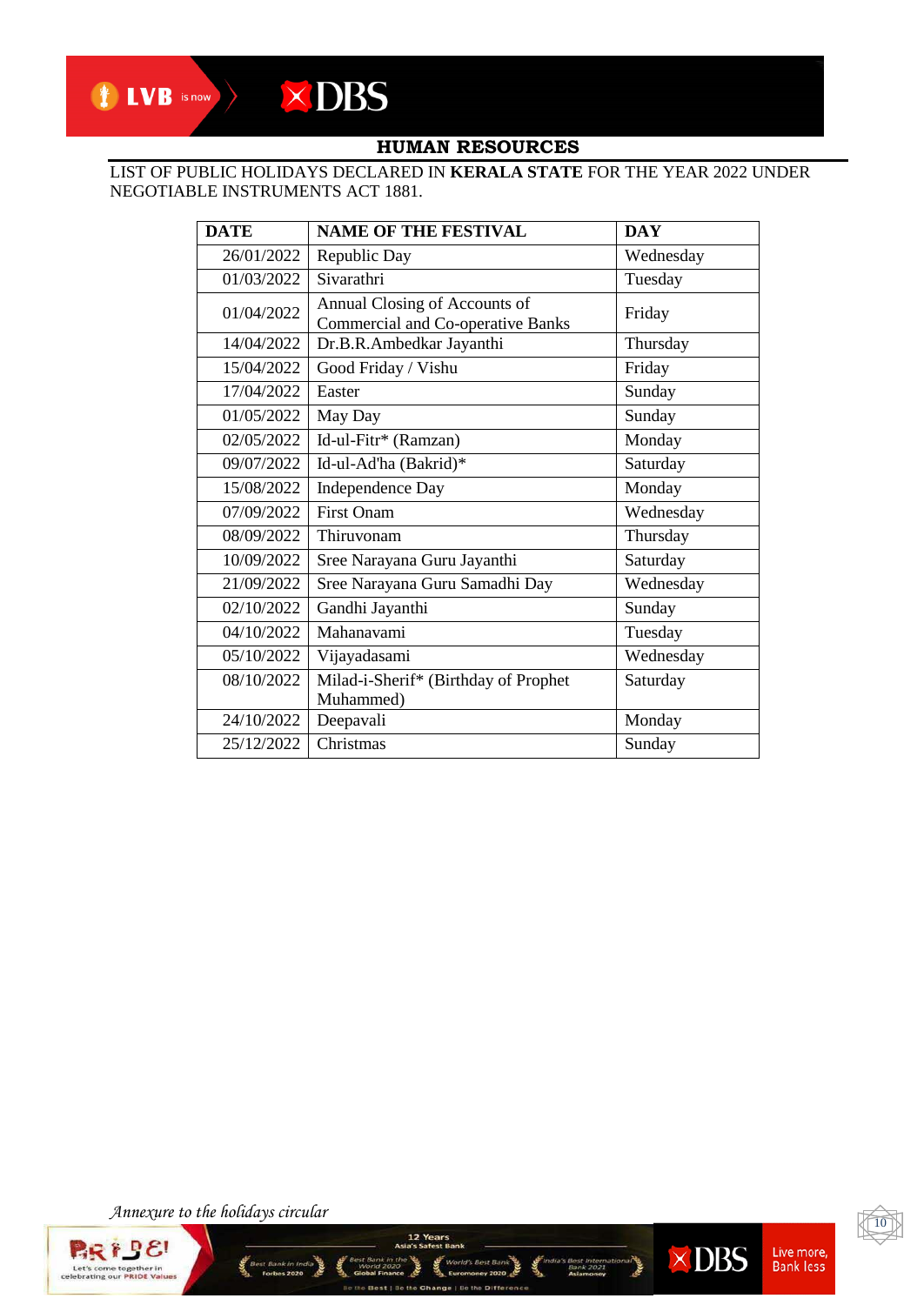#### LIST OF PUBLIC HOLIDAYS DECLARED IN **MADHYA PRADESH STATE** FOR THE YEAR 2022 UNDER NEGOTIABLE INSTRUMENTS ACT 1881.

| <b>DATE</b> | <b>NAME OF THE FESTIVAL</b>            | <b>DAY</b> |
|-------------|----------------------------------------|------------|
| 26/01/2022  | Republic Day                           | Wednesday  |
| 01/03/2022  | Mahashivrathri                         | Tuesday    |
| 18/03/2022  | Holi                                   | Friday     |
| 01/04/2022  | <b>Annual Closing of Bank Accounts</b> | Friday     |
| 10/04/2022  | Ramnavmi                               | Sunday     |
| 14/04/2022  | Mahaveer Jayanthi                      | Thursday   |
| 15/04/2022  | Good Friday                            | Friday     |
| 03/05/2022  | Eid-Ul-Fitr                            | Tuesday    |
| 16/05/2022  | Buddha Purnima                         | Monday     |
| 10/07/2022  | Eid-Ul-Zuha                            | Sunday     |
| 09/08/2022  | Muharram                               | Tuesday    |
| 11/08/2022  | Rakshabandhan                          | Thursday   |
| 15/08/2022  | <b>Independence Day</b>                | Monday     |
| 19/08/2022  | Janmashtamai                           | Friday     |
| 02/10/2022  | Gandhi Jayanthi                        | Sunday     |
| 05/10/2022  | Dussehra (Vijayadashmi)                | Wednesday  |
| 08/10/2022  | Milad-Un-Nabi                          | Saturday   |
| 24/10/2022  | Deepavali                              | Monday     |
| 08/11/2022  | Gurunanak Jayanti                      | Tuesday    |
| 25/12/2022  | Christmas                              | Sunday     |

12 Years

d's Best Bank

يتلافع

*Annexure to the holidays circular* 

st Bank in Ind<br>**Forbes 2020** 





Live more,<br>Bank less

**Best International WIDBS**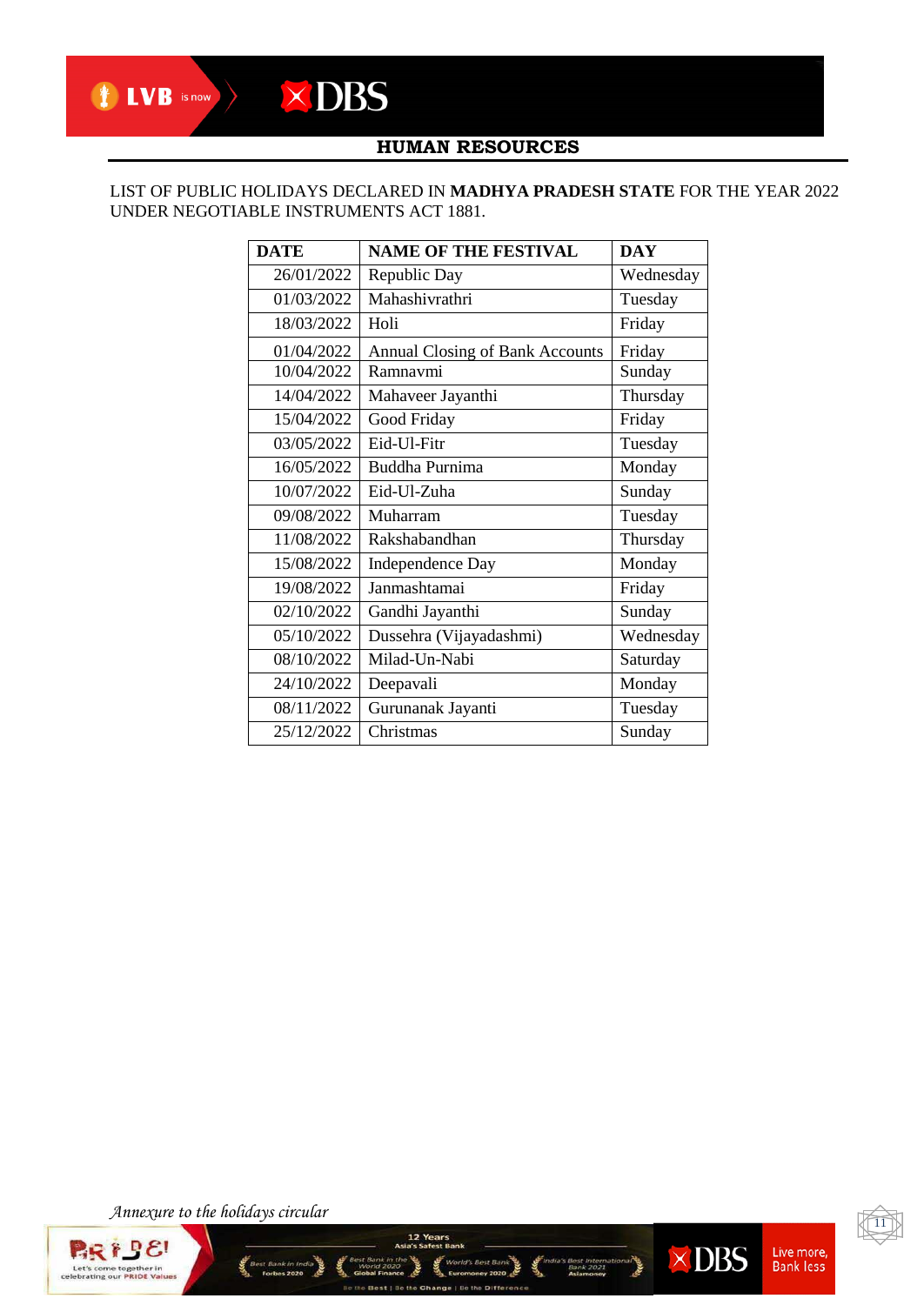#### LIST OF PUBLIC HOLIDAYS DECLARED IN **MAHARASHTRA STATE** FOR THE YEAR 2022 UNDER NEGOTIABLE INSTRUMENTS ACT 1881.

| <b>DATE</b> | <b>NAME OF THE FESTIVAL</b>                      | <b>DAY</b> |
|-------------|--------------------------------------------------|------------|
| 26/01/2022  | Republic Day                                     | Wednesday  |
| 19/02/2022  | Chhatrapati Shivaji Maharaj Jayanti              | Saturday   |
| 01/03/2022  | Mahashivratri                                    | Tuesday    |
| 18/03/2022  | Holi (Second Day)                                | Friday     |
| 01/04/2022  | <b>Annual Closing of Bank Accounts</b>           | Friday     |
| 02/04/2022  | Gudhi Padwa                                      | Saturday   |
| 10/04/2022  | Ram Navmi                                        | Sunday     |
| 14/04/2022  | Mahavir Jayanti / Dr. Babasaheb Ambedkar Jayanti | Thursday   |
| 15/04/2022  | Good Friday                                      | Friday     |
| 01/05/2022  | Maharashtra Din                                  | Sunday     |
| 03/05/2022  | Ramzan Id (Id-Ul-Fitr) (Shawal-1)                | Tuesday    |
| 16/05/2022  | <b>Buddha Pournima</b>                           | Monday     |
| 10/07/2022  | Bakri ID (Id-Uz-Zuha)                            | Sunday     |
| 09/08/2022  | Moharum                                          | Tuesday    |
| 15/08/2022  | <b>Independence Day</b>                          | Monday     |
| 16/08/2022  | Parsi New Year (Shahenshahi)                     | Tuesday    |
| 31/08/2022  | <b>Ganesh Chaturthi</b>                          | Wednesday  |
| 02/10/2022  | Mahatma Gandhi Jayanti                           | Sunday     |
| 05/10/2022  | Dasara                                           | Wednesday  |
| 09/10/2022  | Id-E-Milad                                       | Sunday     |
| 24/10/2022  | Diwali Amavasya (LaxmiPujan)                     | Monday     |
| 26/10/2022  | Diwali (Bali Pratipada)                          | Wednesday  |
| 08/11/2022  | Guru Nanak Jayanti                               | Tuesday    |
| 25/12/2022  | Christmas                                        | Sunday     |

12 Years

d's Best Bank

يتلافع

*Annexure to the holidays circular* 

st Bank in Ind<br>**Forbes 2020** 



Live more,<br>Bank less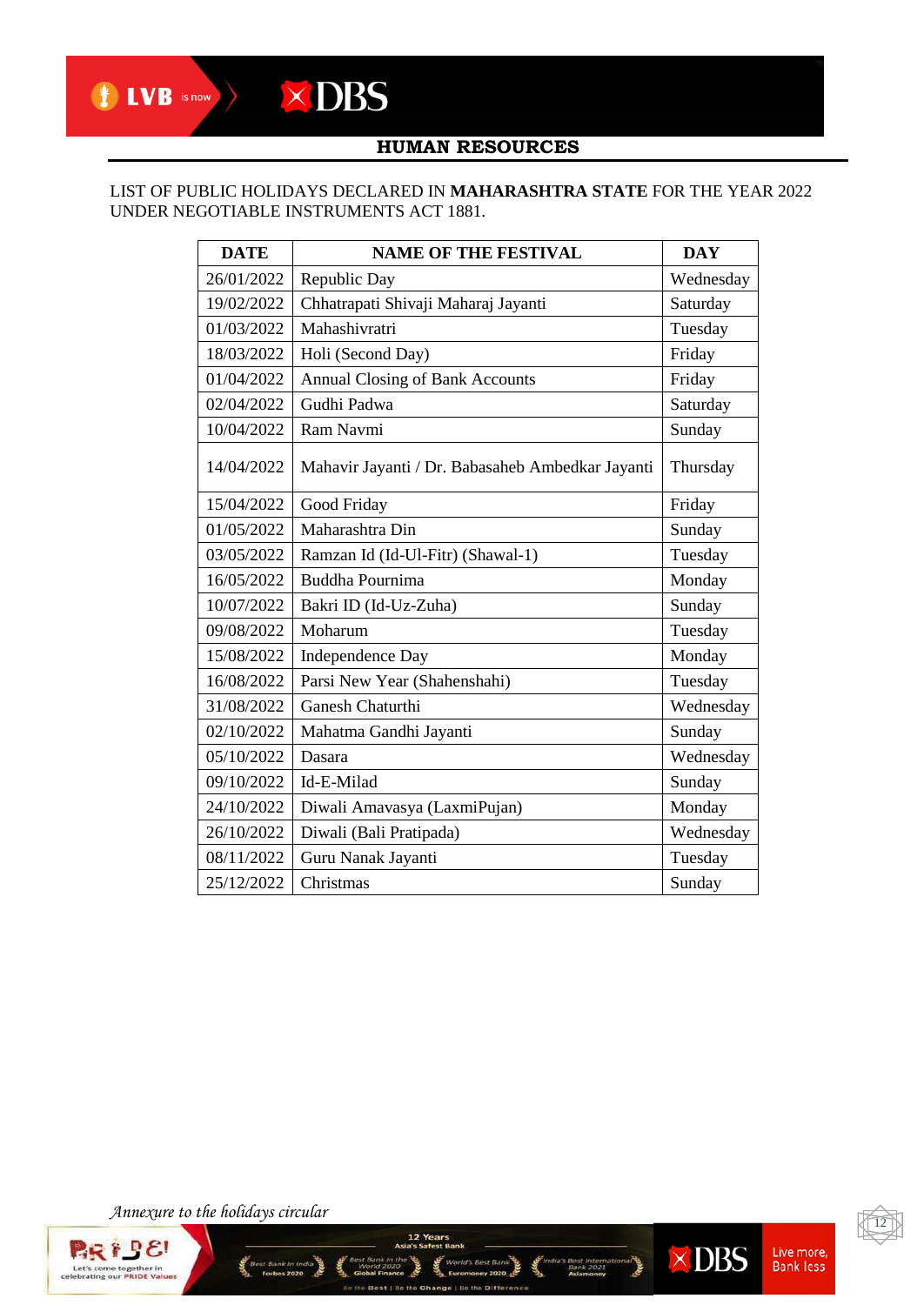#### LIST OF PUBLIC HOLIDAYS DECLARED IN **ODISHA STATE** FOR THE YEAR 2022 UNDER NEGOTIABLE INSTRUMENTS ACT 1881.

| <b>DATE</b> | <b>NAME OF THE FESTIVAL</b>            | <b>DAY</b> |
|-------------|----------------------------------------|------------|
| 26/01/2022  | Republic Day                           | Wednesday  |
| 05/02/2022  | Basanta Panchami                       | Saturday   |
| 01/03/2022  | Maha Shivaratri                        | Tuesday    |
| 19/03/2022  | Holi                                   | Saturday   |
| 01/04/2022  | <b>Annual Closing of Bank Accounts</b> | Friday     |
| 14/04/2022  | Dr.B.R.Ambedkar Jayanti                | Thursday   |
| 15/04/2022  | Good Friday                            | Friday     |
| 03/05/2022  | Id-ul-Fitre                            | Tuesday    |
| 15/06/2022  | Raja Sankranti                         | Wednesday  |
| 01/07/2022  | Ratha Yatra                            | Friday     |
| 15/08/2022  | <b>Independence Day</b>                | Monday     |
| 18/08/2022  | Janmastami                             | Thursday   |
| 31/08/2022  | Ganesh Puja                            | Wednesday  |
| 02/10/2022  | Gandhi Jayanti                         | Sunday     |
| 03/10/2022  | Maha Astami                            | Monday     |
| 04/10/2022  | Mahanavami                             | Tuesday    |
| 05/10/2022  | Vijaya Dasami                          | Wednesday  |
| 24/10/2022  | Kalipuja & Diwali                      | Monday     |
| 08/11/2022  | Rahas Purnima                          | Tuesday    |

12 Years

d's Best Bank

يتلافع

*Annexure to the holidays circular* 

st Bank in Ind<br>**Forbes 2020** 





Live more,<br>Bank less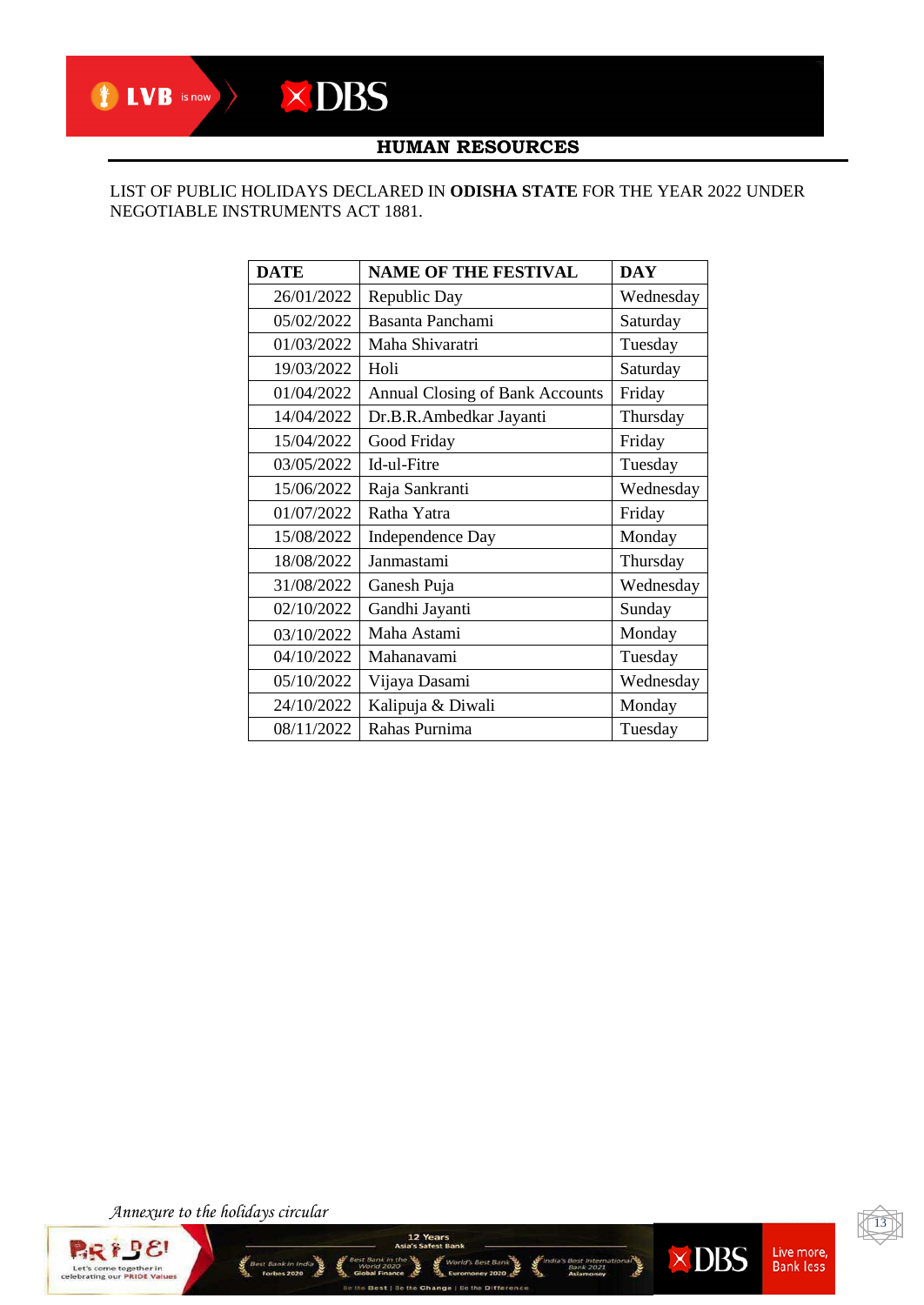#### LIST OF PUBLIC HOLIDAYS DECLARED IN **PUDUCHERRY (UT)**FOR THE YEAR 2022 UNDER NEGOTIABLE INSTRUMENTS ACT 1881.

| <b>DATE</b> | <b>NAME OF THE FESTIVAL</b>                  | <b>DAY</b> |
|-------------|----------------------------------------------|------------|
| 01/01/2022  | New Year's Day                               | Saturday   |
| 14/01/2022  | Pongal                                       | Friday     |
| 15/01/2022  | Thiruvalluvar Day/Mattu Pongal               | Saturday   |
| 26/01/2022  | Republic Day                                 | Wednesday  |
| 14/04/2022  | Dr. Ambedkar's Birthday/Tamil New Year's Day | Thursday   |
| 15/04/2022  | Good Friday                                  | Friday     |
| 03/05/2022  | Ramzan (Id-ul-Fitr)                          | Tuesday    |
| 10/07/2022  | Bakrid (Id-ul-Alha)                          | Sunday     |
| 15/08/2022  | Independence Day                             | Monday     |
| 16/08/2022  | De jure Transfer Day                         | Tuesday    |
| 31/08/2022  | Vinayagar Chathurthi                         | Wednesday  |
| 04/10/2022  | Saraswathi Pooja/Ayudha Pooja                | Tuesday    |
| 08/10/2022  | Milad-Un-Nabi                                | Saturday   |
| 24/10/2022  | Deepavali                                    | Monday     |
| 01/11/2022  | <b>Puducherry Liberation Day</b>             | Tuesday    |
| 25/12/2022  | Christmas                                    | Sunday     |

12 Years

d's Best Bank

ينافع

*Annexure to the holidays circular* 

st Bank in Ind<br>**Forbes 2020** 





Live more,<br>Bank less

 $\times$  DBS

Best International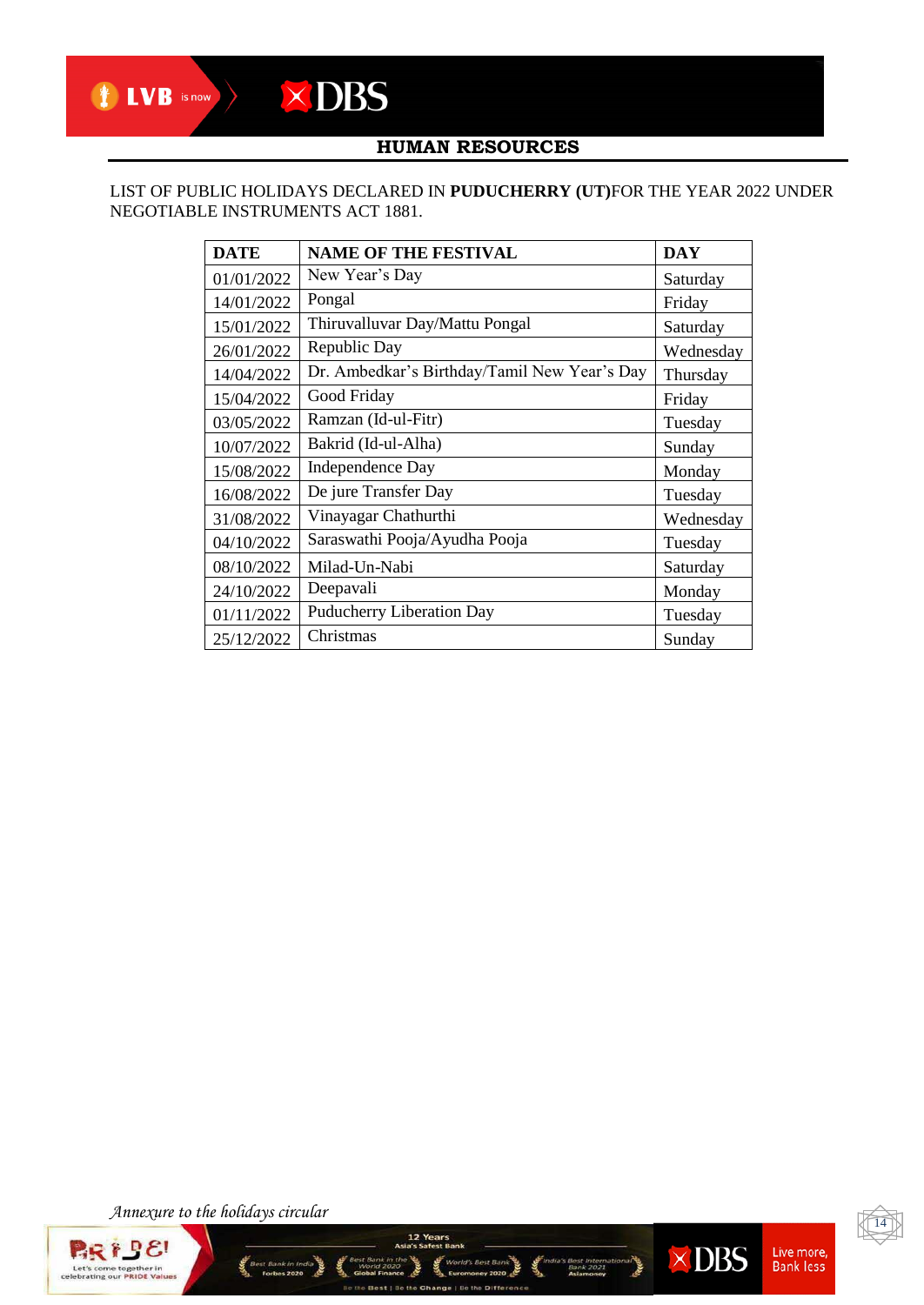#### LIST OF PUBLIC HOLIDAYS DECLARED IN **PUNJAB STATE** FOR THE YEAR 2022 UNDER NEGOTIABLE INSTRUMENTS ACT 1881.

| <b>DATE</b> | <b>NAME OF THE FESTIVAL</b>          | DAY       |
|-------------|--------------------------------------|-----------|
| 26/01/2022  | Republic Day                         | Wednesday |
| 01/03/2022  | Maha Shivaratri                      | Tuesday   |
| 18/03/2022  | Holi                                 | Friday    |
| 01/04/2022  | Bank Holiday (Account Closing day)   | Friday    |
| 15/04/2022  | Good Friday                          | Friday    |
| 03/05/2022  | Id-ul-Fitr                           | Tuesday   |
| 14/06/2022  | Kabir Jayanti                        | Tuesday   |
| 15/08/2022  | <b>Independence Day</b>              | Monday    |
| 19/08/2022  | Janam Ashtmi                         | Friday    |
| 26/09/2022  | Agarsain Jayanti                     | Monday    |
| 02/10/2022  | Birthday of Mahatma Gandhi Ji        | Sunday    |
| 05/10/2022  | Dussehra                             | Wednesday |
| 24/10/2022  | Diwali                               | Monday    |
| 08/11/2022  | Birthday of Sri Guru Nanak Dev Ji    | Tuesday   |
| 29/12/2022  | Birthday of Sri Guru Gobind Singh Ji | Thursday  |

12 Years

d's Best Bank

*Annexure to the holidays circular* 

st Bank in Ind<br>**Forbes 2020** 





Live more,<br>Bank less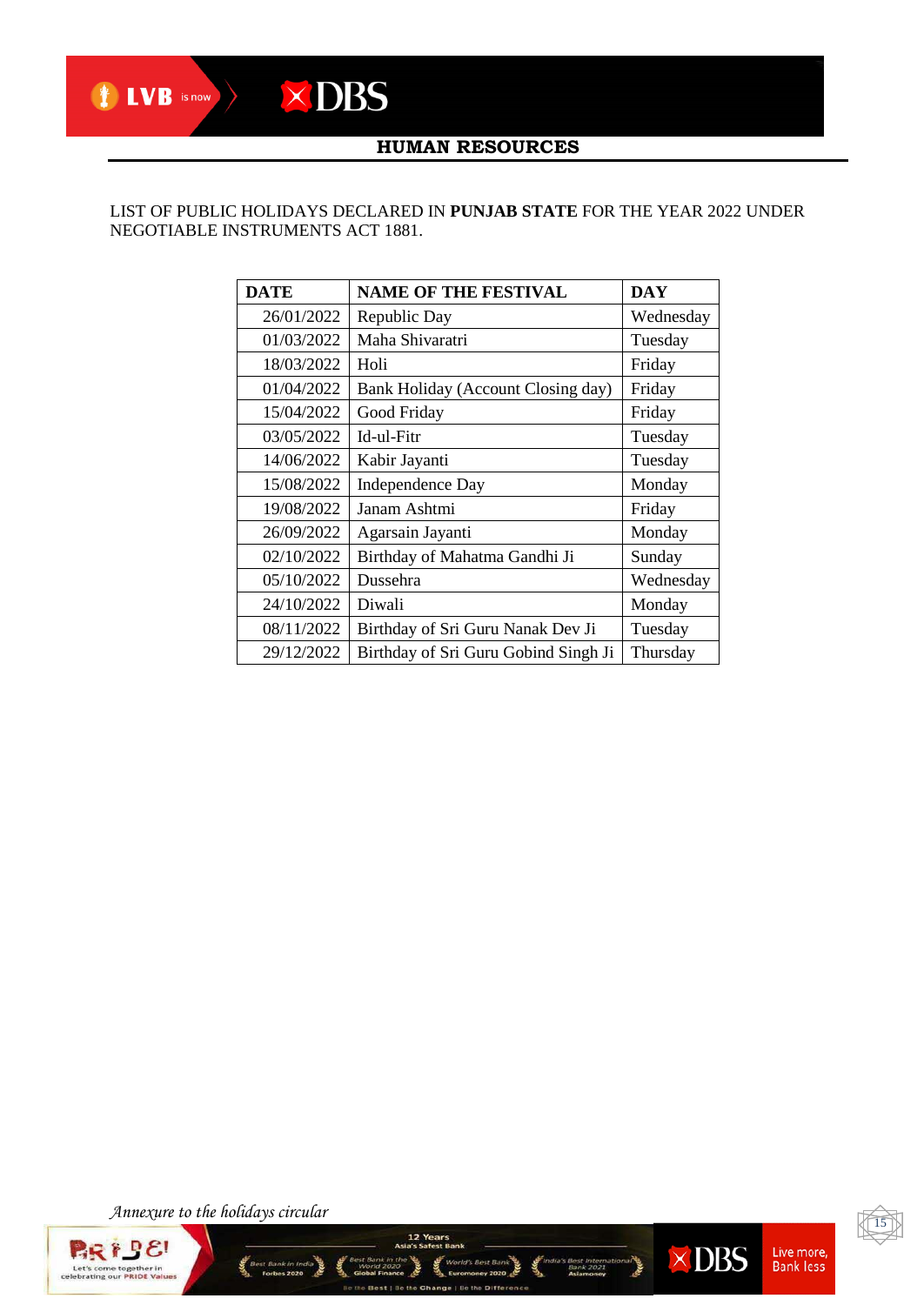#### LIST OF PUBLIC HOLIDAYS DECLARED IN **RAJASTHAN STATE** FOR THE YEAR 2022 UNDER NEGOTIABLE INSTRUMENTS ACT 1881.

| <b>DATE</b> | <b>NAME OF THE FESTIVAL</b>            | <b>DAY</b> |
|-------------|----------------------------------------|------------|
| 26/01/2022  | Republic Day                           | Wednesday  |
| 01/03/2022  | Mahashivaratri                         | Tuesday    |
| 18/03/2022  | Dhulandi                               | Friday     |
| 01/04/2022  | <b>Annual Closing of Bank Accounts</b> | Friday     |
| 10/04/2022  | Ram Navmi                              | Sunday     |
| 14/04/2022  | Dr.Ambedkar Jayanti / Mahavir Jayanti  | Thursday   |
| 03/05/2022  | Ramzan Id/Eid-ul-Fitar                 | Tuesday    |
| 10/07/2022  | Bakr Id/Eid-ul-Zuha                    | Sunday     |
| 09/08/2022  | Muharram (Tajiya)                      | Tuesday    |
| 11/08/2022  | Raksha Bandhan                         | Thursday   |
| 15/08/2022  | <b>Independence Day</b>                | Monday     |
| 19/08/2022  | Srikrishna Janmasthami                 | Friday     |
| 26/09/2022  | Navaratha Sthapan                      | Monday     |
| 02/10/2022  | Mahatma Gandhi Jayanti                 | Sunday     |
| 05/10/2022  | Vijayadashmi                           | Wednesday  |
| 24/10/2022  | Deepavali                              | Monday     |
| 25/10/2022  | Govardhan Puja                         | Tuesday    |
| 08/11/2022  | Guru Nanak Jayanti                     | Tuesday    |
| 25/12/2022  | Christmas                              | Sunday     |

12 Years

d's Best Bank

**USSE** 

*Annexure to the holidays circular* 

st Bank in Ind<br>**Forbes 2020** 





Live more,<br>Bank less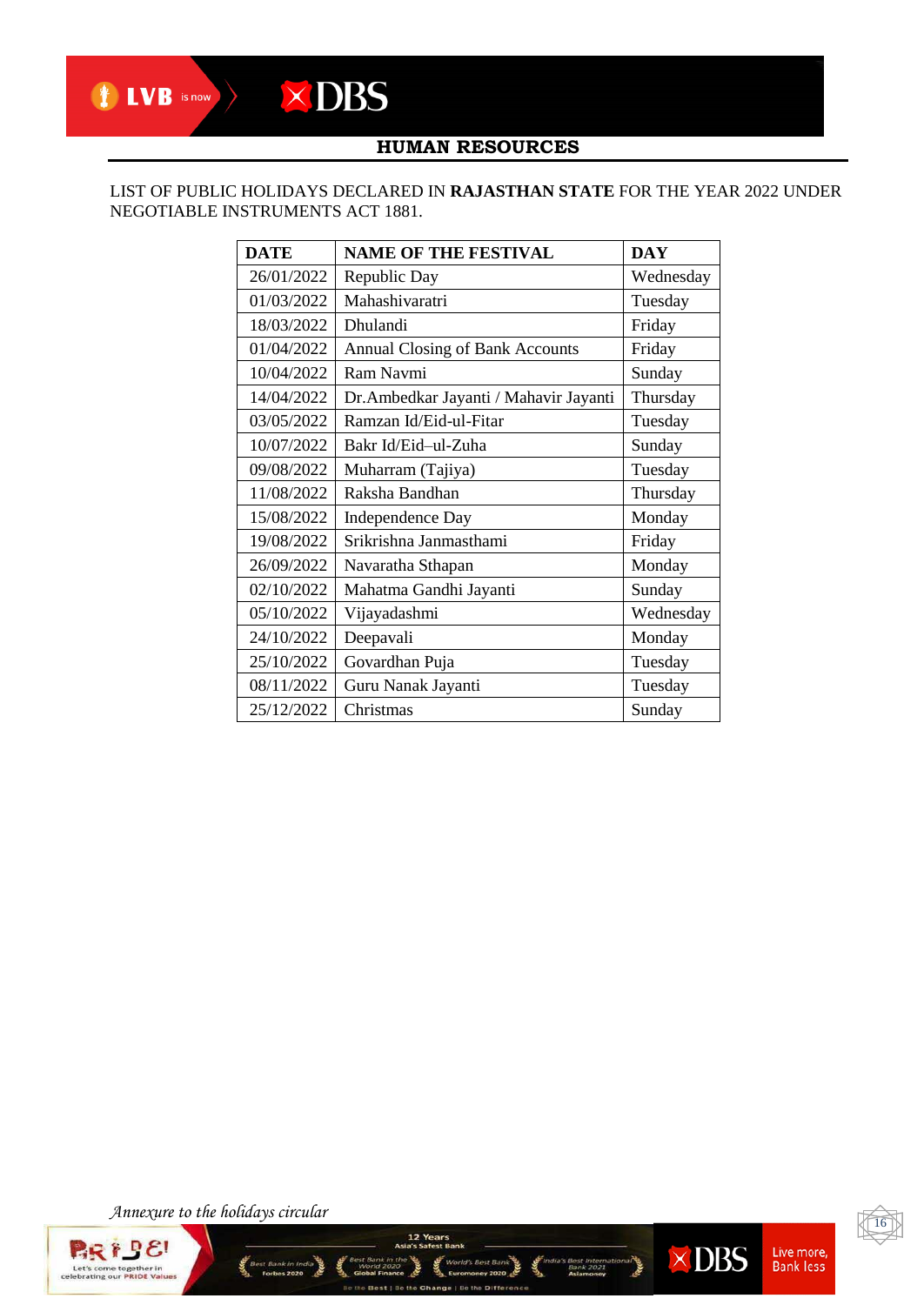#### LIST OF PUBLIC HOLIDAYS DECLARED IN **TELANGANA STATE** FOR THE YEAR 2022 UNDER NEGOTIABLE INSTRUMENTS ACT 1881.

| <b>DATE</b> | <b>NAME OF THE FESTIVAL</b>              | <b>DAY</b> |
|-------------|------------------------------------------|------------|
| 15/01/2022  | Sankranti / Pongal                       | Saturday   |
| 26/01/2022  | Republic Day                             | Wednesday  |
| 01/03/2022  | Maha Shivaratri                          | Tuesday    |
| 18/03/2022  | Holi                                     | Friday     |
| 01/04/2022  | Annual Closing of Accounts Day           | Friday     |
| 02/04/2022  | Ugadi                                    | Saturday   |
| 05/04/2022  | Babu Jagjivan Ram's Birthday             | Tuesday    |
| 10/04/2022  | Sri Rama Navami                          | Sunday     |
| 14/04/2022  | Dr.B.R Ambedkar's Birthday               | Thursday   |
| 15/04/2022  | Good Friday                              | Friday     |
| 01/05/2022  | May Day                                  | Sunday     |
| 03/05/2022  | Eid-ul-Fitr (Ramzan)                     | Tuesday    |
| 10/07/2022  | Eidul Azha (Bakrid)                      | Sunday     |
| 09/08/2022  | Shahadat Imam Hussain (R.A) 10th Moharam | Tuesday    |
| 15/08/2022  | <b>Independence Day</b>                  | Monday     |
| 20/08/2022  | Sri Krishna Astami                       | Saturday   |
| 31/08/2022  | Vinayaka Chavithi                        | Wednesday  |
| 02/10/2022  | Mahatma Gandhi Jayanthi                  | Sunday     |
| 05/10/2022  | Vijaya Dasami                            | Wednesday  |
| 09/10/2022  | Eid Miladun Nabi                         | Sunday     |
| 25/10/2022  | Deepavali                                | Tuesday    |
| 08/11/2022  | Karthika Purnima / Guru Nanak's Birthday | Tuesday    |
| 25/12/2022  | Christmas                                | Sunday     |

12 Years

Id's Best Bank

*Annexure to the holidays circular* 

Š,

est Bank in Ind<br>**Forbes 2020** 





Live more,<br>Bank less

**State International Services**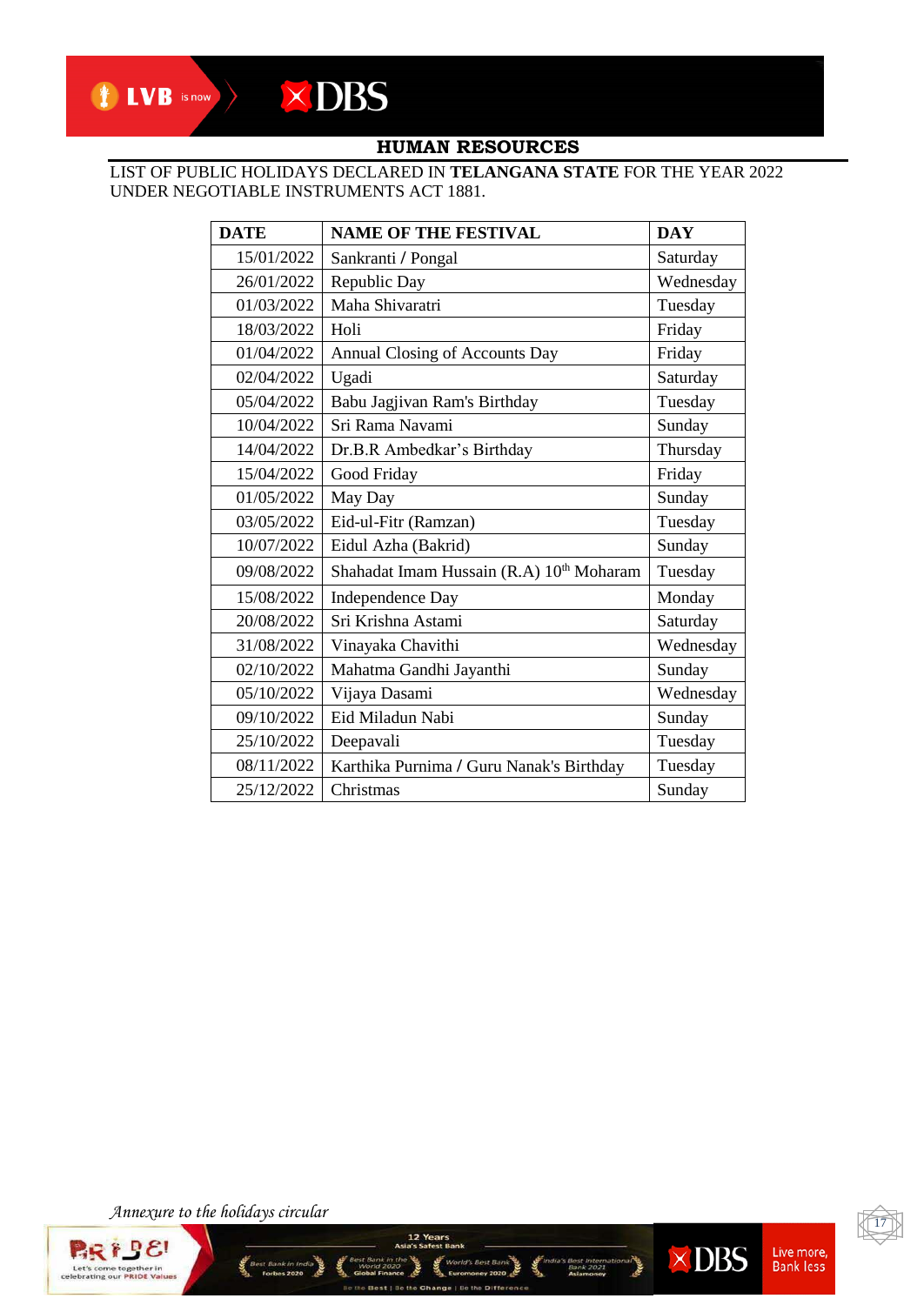#### LIST OF PUBLIC HOLIDAYS DECLARED IN **UTTAR PRADESH STATE** FOR THE YEAR 2022 UNDER NEGOTIABLE INSTRUMENTS ACT 1881.

| <b>DATE</b> | <b>NAME OF THE FESTIVAL</b>                   | <b>DAY</b> |
|-------------|-----------------------------------------------|------------|
| 26/01/2022  | Republic Day                                  | Wednesday  |
| 15/02/2022  | Birthday of Md. Hazarat Ali                   | Tuesday    |
| 01/03/2022  | MahaShivratri                                 | Tuesday    |
| 17/03/2022  | Holika Dahan                                  | Thursday   |
| 18/03/2022  | Holi                                          | Friday     |
| 01/04/2022  | Annual closing of bank Account                | Thursday   |
| 10/04/2022  | Ram Navami                                    | Sunday     |
| 14/04/2022  | Birthday of Dr.B.R.Ambedkar /Mahaveer Jayanti | Thursday   |
| 15/04/2022  | Good Friday                                   | Friday     |
| 03/05/2022  | Eid-ul-Fitr                                   | Tuesday    |
| 16/05/2022  | <b>Buddh Poornima</b>                         | Monday     |
| 10/07/2022  | Eid-ul-Zuha                                   | Sunday     |
| 09/08/2022  | Muharram                                      | Tuesday    |
| 12/08/2022  | Raksha Bandhan                                | Friday     |
| 15/08/2022  | <b>Independence Day</b>                       | Monday     |
| 18/08/2022  | Janmashtmi                                    | Thursday   |
| 02/10/2022  | Mahatma Gandhi Jayanti                        | Sunday     |
| 04/10/2022  | Dussehra (Mahanavami)                         | Tuesday    |
| 05/10/2022  | Dussehra (Vijayadashmi)                       | Wednesday  |
| 09/10/2022  | Eid-e-Milad / Baravafat                       | Sunday     |
| 24/10/2022  | Deepavali                                     | Monday     |
| 26/10/2022  | Govardhan Pooja                               | Wednesday  |
| 27/10/2022  | Bhaidooj/Chitragupt Jayanti                   | Thursday   |
| 08/11/2022  | Birthday of Guru Nanak / Kartika Purnima      | Tuesday    |
| 25/12/2022  | Christmas Day                                 | Sunday     |

12 Years

Id's Best Bank

**S** Best international **X** DBS

*Annexure to the holidays circular* 

Š,

est Bank in Ind<br>**Forbes 2020** 





Live more,<br>Bank less